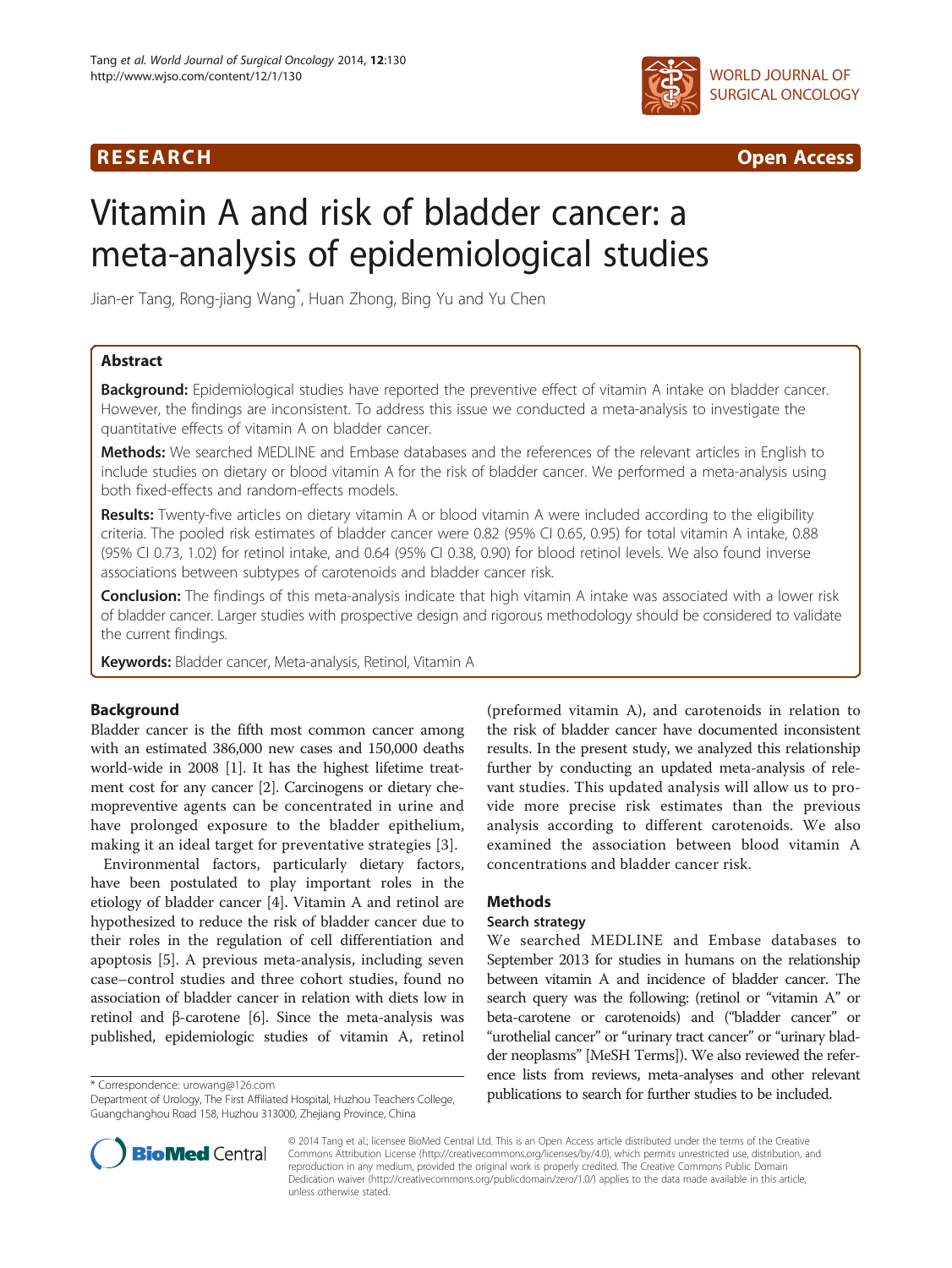### Selection criteria

Studies were included in this meta-analysis if they met the following criteria: they presented original data from case–control or cohort studies; the exposure of interest was intake of vitamin A (retinol, carotene, or other carotenoids) or blood (plasma or serum) levels of vitamin A; the outcome of interest was bladder cancer or urothelial cancer; and odds ratio or relative risk estimates with 95% confidence intervals (CIs) (or data to calculate these) were reported and adjusted for at least age, sex, and smoking. If the same study was used in more than one publication, we included the one with the largest number of cases. Because the overwhelming majority of tumors occurred in the bladder, and the renal pelvis and ureter are covered by the same urothelium, the term bladder cancer was used as a synonym for all neoplasms of the bladder, renal pelvis, and ureter.

# Data extraction

Data extracted from each study were the following: the first author, publication year, country where the study was carried out, study period, participant sex and age, sample size, anatomical site of the neoplasm, research contents, study quality, and adjusted covariates. We used the odds ratio or relative risk with 95% CI of the highest intake (or blood level) group for bladder cancer compared with the lowest intake (or blood level) group reported in each study. Data extraction was conducted independently by two authors (JT and RW), with disagreements resolved by consensus.

# Quality assessment

We assessed the quality of all included studies using the Newcastle-Ottawa scale. [\(http://www.ohri.ca/programs/](http://www.ohri.ca/programs/clinical_epidemiology/oxford.asp) [clinical\\_epidemiology/oxford.asp\)](http://www.ohri.ca/programs/clinical_epidemiology/oxford.asp). This is an eight-item instrument that allows for the assessment of the patient population and selection, study comparability, follow-up, and the outcome of interest. Interpretation of the scale is performed by awarding points, or 'stars', for highquality elements. The stars are then added up and used to compare study quality in a quantitative manner. The maximum score is nine points, representing the highest methodological quality.

## Statistical analysis

Depending on heterogeneity between studies, we used fixed- or random-effects models to calculate summary risk estimates (REs) and 95% CIs for the highest versus the lowest levels of vitamin A. Statistical heterogeneity among studies was evaluated using the Q [\[7\]](#page-7-0) and  $I^2$  [\[8](#page-7-0)] statistic. In the sensitivity analysis, one study at a time was removed and the rest analyzed to evaluate whether the results could have been affected significantly by a single study. We also conducted subgroup analyses by study design, sex, geographic area, and source of vitamin A intake (diet or supplement). If results were reported for both dietary and total vitamin A (foods and supplements combined), we used the results for total vitamin A in the main analysis. Publication bias was evaluated with the use of the Egger's test [[9\]](#page-7-0). All statistical analyses were carried out with Stata 11 (StataCorp, College Station, TX, USA). A two-tailed P-value of less than 0.05 was considered to be statistically significant.

## Results

A flowchart of the identification of relevant studies is shown in Figure [1.](#page-2-0) We identified a total of 418 articles (168 from Embase and 250 from MEDLINE) in our initial search. Of these, 386 were excluded after screening the titles and abstracts because of duplicates, reviews, and non-relatedness. Seven articles were identified from the references of relevant studies. The remaining 39 articles were given a more detailed assessment, and 14 studies were excluded because they did not meet the inclusion criteria. Finally, 25 papers were included in the present meta-analysis [\[10](#page-7-0)-[34](#page-7-0)].

Table [1](#page-3-0) shows the main characteristics of all 25 studies included in the final analysis. The 25 studies were published between 1988 and 2013 and involved a total of 11,580 cases. Eleven were cohort studies [\[14,16,18](#page-7-0)-[20](#page-7-0), [23,25,29,31,32,34\]](#page-7-0) and 14 were case–control studies [[10](#page-7-0)-[13,15,17,21](#page-7-0),[22,24,26-28,30,33\]](#page-7-0). Fifteen studies were conducted in North America [\[10,12,14](#page-7-0)-[16,20-24,28,30](#page-7-0), [31,33,34\]](#page-7-0), eight in Europe [\[11,13,18,19,26,27,29,32\]](#page-7-0), and two in Japan [\[17,25\]](#page-7-0). All 25 studies provided REs adjusted for at least age, sex, and smoking. Five reports provided results for blood vitamin A levels [\[20,24,25,28,32\]](#page-7-0); three measured plasma vitamin A levels [[24](#page-7-0),[28,32](#page-7-0)] and two measured serum vitamin A levels [[20,25\]](#page-7-0). Some studies included neoplasms of the urinary tract as cases [[11,12](#page-7-0), [18,20,25,29,32\]](#page-7-0), most of which were found to involve bladder cancer, whereas others selected only bladder cancer. The quality score of studies ranged from six stars to nine stars according to the nine-star Newcastle-Ottawa Scale except for one study by Hung et al. (five stars) [[24\]](#page-7-0).

# High versus low vitamin A intake or blood vitamin A levels

The analyses of vitamin A intake and bladder cancer risk were based on 11 studies. Figure [2](#page-5-0) shows that results on vitamin A intake in relation to bladder cancer risk were inconsistent, with both inverse and positive associations reported. The pooled RE of bladder cancer for the highest versus lowest categories of vitamin A intake was 0.82 (95% CI 0.65, 0.95), suggesting that vitamin A intake was significantly associated with decreased risk of bladder cancer. There was moderate heterogeneity among studies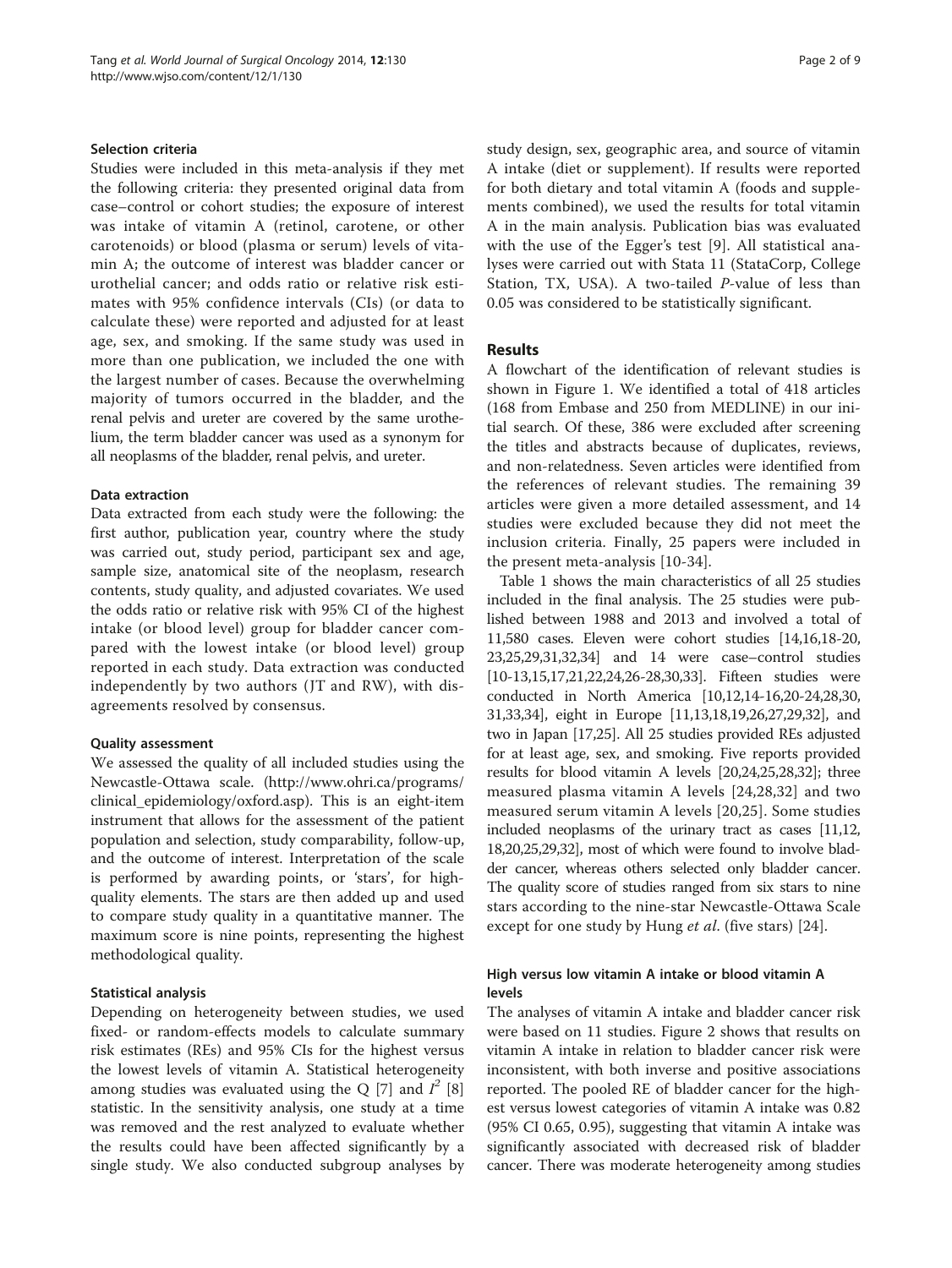<span id="page-2-0"></span>

 $(P = 0.045, I^2 = 46.3\%)$ . The Egger test showed no evidence of publication bias ( $P = 0.057$ ).

The REs for each study and all studies combined for the highest versus lowest categories of retinol intake or blood retinol level are shown in Figure [3.](#page-5-0) High intake of retinol was associated with a reduced but non-significant risk of bladder cancer (RE 0.88; 95% CI 0.73, 1.02), whereas high blood level of retinol was strongly associated with reduced risk of bladder cancer (RE 0.64; 95% CI 0.38, 0.90). There was significant heterogeneity among studies of retinol intake ( $\overline{P} = 0.013$ ;  $I^2 = 53.9\%$ ) but not among studies of blood retinol levels ( $P = 0.355$ ;  $I^2 = 7.6\%$ ). The P-value for the Egger test of retinol intake was 0.10, suggesting a low probability of publication bias.

To explore the heterogeneity among studies of vitamin A intake and bladder cancer, we performed sensitivity analyses. A sensitivity analysis omitting one study at a time and calculating the pooled REs for the remaining studies showed that the study by Bruemmer et al. [[15](#page-7-0)] substantially influenced the heterogeneity for total vitamin A intake. After excluding this single study, there was no study heterogeneity ( $\dot{P} = 0.198$ ;  $I^2 = 26.7\%$ ), and the RE for the highest versus lowest category of vitamin A intake was essentially unchanged (RE 0.88; 95% CI 0.78, 0.97). However, we found no study significantly influenced the pooled RE for retinol intake.

We also performed subgroup analyses by study design, geographical region, gender, and source of intake (Table [2](#page-6-0)). For total vitamin A intake, when carrying out a stratified analysis for study design, the summary RE intake became non-significant for cohort studies. A significant inverse association was observed in North American studies, but not in European and Japanese studies. In a subgroup analysis by source of vitamin A intake, we observed a significantly decreased risk of bladder cancer in patients with supplementary intake, but not with dietary or dietary plus supplementary intake. For retinol intake, the stratified analysis did not show any statistically significant difference in summary estimates between strata. Unexpectedly, high intake of retinol in women seemed to increase the risk of bladder cancer significantly, although only two studies were included in this subgroup.

# High versus low carotenoids intake or blood carotenoids levels

The pooled REs of bladder cancer for the highest versus lowest categories of carotenoids intake or blood carotenoids levels are presented in Table [3](#page-6-0). High intake of total carotenoids, α-carotene, β-carotene, and β-cryptoxanthin was associated with a significantly lower risk of bladder cancer. The summary REs of bladder cancer comparing the highest with the lowest category of intake were 0.67 (95% CI 0.55, 0.79) for total carotenoids, 0.87 (95% CI 0.76, 0.99) for α-carotene, 0.89 (95% CI 0.82, 0.97) for βcarotene and 0.86 (95% CI 0.73, 1.00) for β-cryptoxanthin. No significant associations were found between lutein and zeaxanthin, or lycopene intake and the risk of bladder cancer. There was a significant reduction in bladder cancer risk associated with increasing blood level of total carotenoids (RE 0.43; 95% CI 0.55, 0.79), α-carotene (RE 0.56; 95% CI 0.37, 0.75), β-carotene (RE 0.41; 95% CI 0.05, 0.78), and lutein and zeaxanthin (RE 0.50; 95% CI 0.12, 0.87), whereas no significant association was observed for β-cryptoxanthin or lycopene.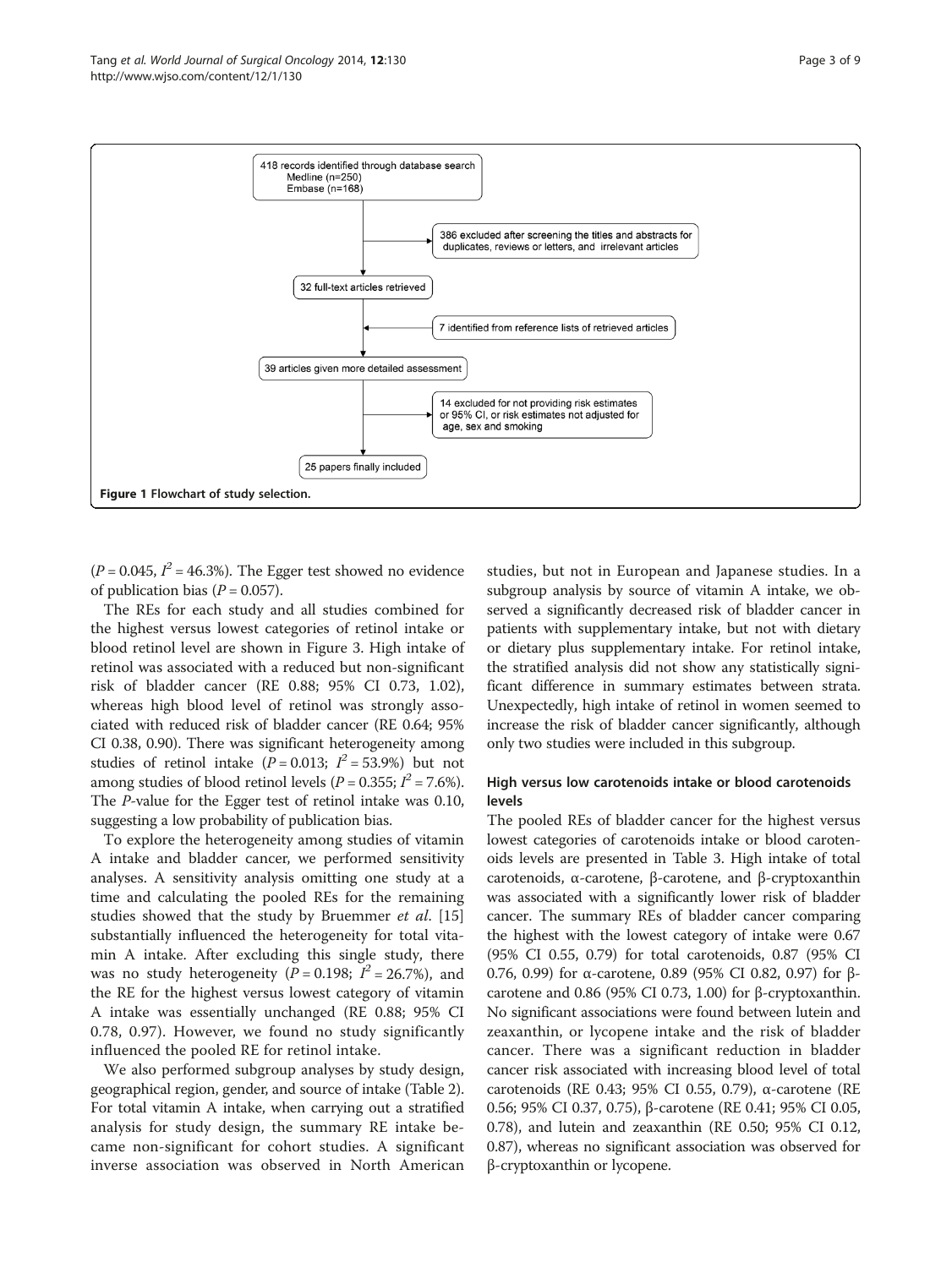| <b>Authors and Study</b><br>publication<br>year | design          | Country                   | Study<br>period                       | Sex Age (years)                        | Cases/<br>subjects | site                               | Anatomical Parameters examined                                                                              | Study<br>quality <sup>a</sup>   | Variables of adjustment                                                                                                                                                                                                      |
|-------------------------------------------------|-----------------|---------------------------|---------------------------------------|----------------------------------------|--------------------|------------------------------------|-------------------------------------------------------------------------------------------------------------|---------------------------------|------------------------------------------------------------------------------------------------------------------------------------------------------------------------------------------------------------------------------|
| $[10]$                                          | <b>PCC</b>      | Canada                    | 1977 to 1982 M/F 35 to 79             |                                        | 826/1,618          | Bladder                            | Diet: vitamin A, retinol, ß-carotene                                                                        | $\overline{7}$                  | Age, sex, area of residence, smoking,<br>history of diabetes                                                                                                                                                                 |
| [11]                                            | PCC             | Sweden                    | 1985 to 1987 M/F 40 to 74             |                                        | 418/929            | Urothelium                         | Supplement: vitamin A, β-carotene 7<br>Diet: retinol                                                        |                                 | Age, sex, smoking                                                                                                                                                                                                            |
| $[12]$                                          | <b>PCC</b>      | <b>USA</b>                | 1977 to 1986 M/F 30 to 93             |                                        | 261/783            | Urothelium                         | Total: vitamin A, retinol, carotenoids 8                                                                    |                                 | Age, sex, ethics, smoking                                                                                                                                                                                                    |
| $[13]$                                          | PCC             | Spain                     | 1985 to 1986 M                        | < 80                                   | 432/1,224          | Bladder                            | Diet: retinol, carotene                                                                                     | 8                               | Age, sex, smoking, total calories                                                                                                                                                                                            |
| $[14]$                                          | Cohort          | <b>USA</b>                | 1981 to 1989 M                        | 65 to 84                               | 71/70,159          | Bladder                            | Supplement: vitamin A<br>Diet: ß-carotene                                                                   | 5                               | Age and smoking                                                                                                                                                                                                              |
| $[15]$                                          | PCC             | <b>USA</b>                | 1981 to 1984 M/F 45 to 65             |                                        | 262/667            | Bladder                            | Diet: vitamin A, retinol, ß-carotene<br>Supplement: vitamin A, retinol<br>Total: vitamin A                  | 8                               | Age, sex, county, smoking, calories                                                                                                                                                                                          |
| Michand<br>et al. 2000                          | Cohort          | <b>USA</b>                | 1986 to 1998 M                        | 40 to 75                               | 320/51,529         | Bladder                            | Total: vitamin A                                                                                            | $\overline{7}$                  | Age, energy, pack-years of smoking,<br>current smoking status, geographic<br>region of the USA, cruciferous<br>vegetable intake, total fluid intake                                                                          |
| <b>HCC</b><br>$[17]$                            | Japan           | 1996 to 1999 M/F 20 to 99 |                                       | 297/692                                | Bladder            | Diet: vitamin A, retinol, carotene | 6                                                                                                           | Age, sex, smoking, occupational |                                                                                                                                                                                                                              |
|                                                 |                 |                           |                                       |                                        |                    |                                    | Total: vitamin A, retinol, carotene                                                                         |                                 | history as a cook                                                                                                                                                                                                            |
| $[18]$                                          | Cohort          |                           | Netherlands 1986 to 1992 M/F 55 to 69 |                                        | 569/3,692          |                                    | Urinary tract Total: retinol, α-carotene, β-carotene, 8<br>β-cryptoxanthin, lycopene, lutein/<br>zeaxanthin |                                 | Age, sex, cigarette smoking amount,<br>duration of smoking                                                                                                                                                                   |
| Michand<br>et al. 2002                          | Cohort          | Finland                   | 1985 to 1998 M                        | 50 to 69                               | 344/27,111         | Bladder                            | Diet: vitamin A, a-carotene,<br>β-carotene, β-cryptoxanthin,<br>lycopene, lutein/zeaxanthin                 | 7                               | Age, duration of smoking, smoking<br>dose, total energy, trial intervention                                                                                                                                                  |
| $[20]$                                          | Cohort (nested) | <b>USA</b>                | 1971 to 1995 M/F 52 to 71             |                                        | 111/222            | Urothelium                         | Serum: retinol, carotenoids,<br>α-carotene, β-carotene,<br>β-cryptoxanthin, lycopene,<br>lutein/zeaxanthin  | 8                               | Age, sex, smoking                                                                                                                                                                                                            |
| [21]                                            | <b>PCC</b>      | <b>USA</b>                | 1987 to 1996 M/F 25 to 64             |                                        | 1,592/3,184        | Bladder                            | Diet: retinol, carotenoids,<br>α-carotene, β-carotene,<br>β-cryptoxanthin, lycopene,<br>lutein/zeaxanthin   | 8                               | Age, sex, education, number of<br>cigarettes smoked per day, number<br>of years of smoking, smoking status,<br>lifetime use of non-steroidal<br>anti-inflammatory drugs, number of<br>years employed as a hairdresser/barber |
| $[22]$                                          | <b>HCC</b>      | <b>USA</b>                |                                       | 1999 to 2003 M/F Not mentioned 409/860 |                    | Bladder                            | Diet: carotenoids, provitamin A,<br>non-provitamin A                                                        | 7                               | Age, gender, ethnicity, smoking status,<br>pack-years of smoking, total energy                                                                                                                                               |
| $[23]$                                          | Cohort          | <b>USA</b>                | 1980 to 2000 F                        | 30 to 55                               | 237/88,796         | Bladder                            | Total: vitamin A, a-carotene,<br>β-carotene, β-cryptoxanthin,<br>lycopene, lutein/zeaxanthin                | $\overline{7}$                  | Age, pack-years of smoking, current<br>smoking, total caloric intake                                                                                                                                                         |

# <span id="page-3-0"></span>Table 1 Study characteristics of published cohort and case–control studies on vitamin A and bladder cancer risk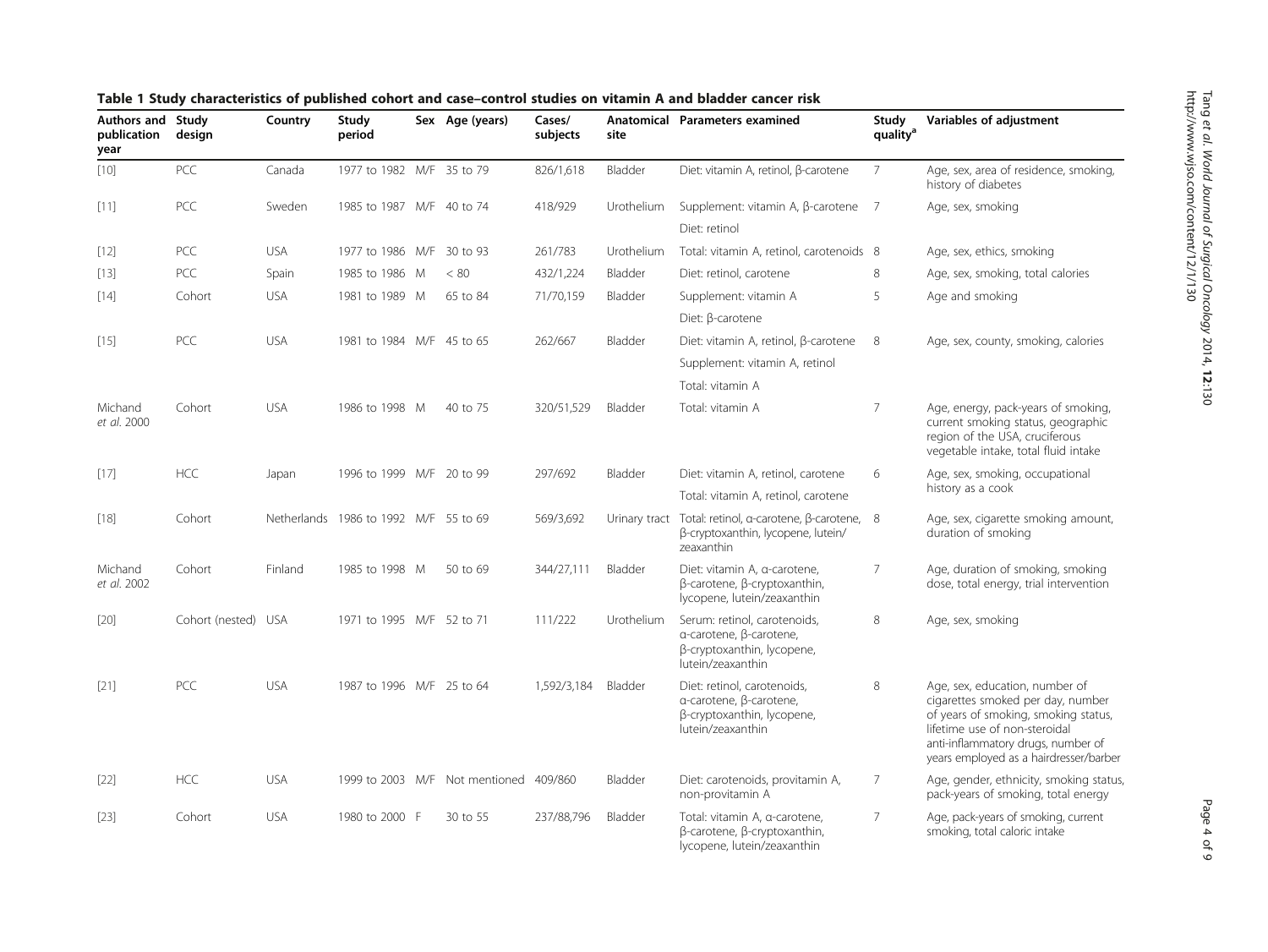| $[25]$               | Cohort (nested) Japan  |            | 1990 to 2007 M/F >40      |  |                                          | 42/1,666            | Urothelium                                                                                       | Serum: provitamin A, retinol,<br>carotenes, carotenoids, a-carotene,<br>β-carotene, β-cryptoxanthin,<br>lycopene, lutein/zeaxanthin | $\overline{7}$                                                                                                                                 | Age, sex, smoking, alcohol consumption,<br>body mass index, total cholesterol,<br>education                                                                                                                                                              |
|----------------------|------------------------|------------|---------------------------|--|------------------------------------------|---------------------|--------------------------------------------------------------------------------------------------|-------------------------------------------------------------------------------------------------------------------------------------|------------------------------------------------------------------------------------------------------------------------------------------------|----------------------------------------------------------------------------------------------------------------------------------------------------------------------------------------------------------------------------------------------------------|
| $[24]$               | <b>HCC</b>             | <b>USA</b> |                           |  | 1993 to 1997 M/F Not mentioned 84/257    |                     | Bladder                                                                                          | Plasma: α-carotene, β-carotene,<br>β-cryptoxanthin, lycopene,<br>lutein, zeaxanthin                                                 | 5                                                                                                                                              | Age, sex, pack-years of smoking,<br>education                                                                                                                                                                                                            |
| $[26]$               | PCC                    | Belgium    |                           |  | 1999 to 2004 M/F Not mentioned 178/540   |                     | Bladder                                                                                          | Diet: retinol                                                                                                                       | $\overline{7}$                                                                                                                                 | Sex, age, smoking status, number of<br>cigarettes smoked per day, number<br>of years smoking, occupational<br>exposure to PAH or aromatic amines,<br>total fruit and vegetable consumption,<br>intake of vitamin E and C and total<br>anti-oxidantstatus |
| [27]                 | <b>HCC</b>             | Spain      |                           |  | 1998 to 2001 M/F Not mentioned 912/1,789 |                     | Bladder                                                                                          | Diet: retinol and carotenoids                                                                                                       | 6                                                                                                                                              | Age, gender, region, smoking status,<br>smoking duration                                                                                                                                                                                                 |
| <b>HCC</b><br>$[28]$ |                        | <b>USA</b> | 1999 to                   |  | M/F Not mentioned 386/773                |                     | Bladder                                                                                          | Diet: retinol                                                                                                                       | 6                                                                                                                                              | Age, gender, ethnicity, smoking                                                                                                                                                                                                                          |
|                      |                        |            |                           |  |                                          |                     |                                                                                                  | Plasma: retinol                                                                                                                     |                                                                                                                                                | status, number of cigarettes per day,<br>smoking duration                                                                                                                                                                                                |
| $[29]$<br>Cohort     |                        | Denmark    |                           |  | 1993 to 2006 M/F 50 to 64                | 322/55,557          | Urothelium                                                                                       | Diet: ß-carotene                                                                                                                    | 8                                                                                                                                              | Age, intake of vitamin C, vitamin E,<br>and beta-carotene, smoking status,<br>smoking duration, smoking intensity,                                                                                                                                       |
|                      |                        |            |                           |  |                                          |                     |                                                                                                  | Supplement: β-carotene                                                                                                              |                                                                                                                                                |                                                                                                                                                                                                                                                          |
|                      |                        |            |                           |  |                                          |                     |                                                                                                  | Total: ß-carotene                                                                                                                   |                                                                                                                                                | passive smoking, work exposure.                                                                                                                                                                                                                          |
| $[30]$               | PCC                    | <b>USA</b> | 1997 to 2001 M/F 25 to 74 |  |                                          | 322/561             | Bladder                                                                                          | Total: carotenoids, a-carotene,<br>β-carotene, β-cryptoxanthin,<br>lycopene, lutein                                                 | 8                                                                                                                                              | Age, sex, smoking status, total energy<br>intake                                                                                                                                                                                                         |
| $[31]$               | Cohort                 | <b>USA</b> | 2000 to 2007 M/F 50 to 76 |  |                                          | 330/77,050          | Bladder                                                                                          | Supplement: $\beta$ -carotene and<br>retinol                                                                                        | 8                                                                                                                                              | Age, sex, race, education, family<br>history of bladder cancer, smoking<br>status/recency of smoking, pack-years<br>of smoking, servings per day of fruits,<br>servings per day of vegetables                                                            |
| $[33]$               | PCC                    | <b>USA</b> | 2001 to 2004 M/F 30 to 79 |  |                                          | 1,418/2,589         | Bladder                                                                                          | Diet: vitamin A, a-carotene,<br>β-carotene                                                                                          | 8                                                                                                                                              | Age, gender, region, race, Hispanic<br>status, smoking status, usual body<br>mass index, total energy                                                                                                                                                    |
| $[32]$               | Cohort (nested) Europe |            | 1990 to 2005 M/F 25 to 70 |  | 856/1,712                                |                     | Urothelium                                                                                       | Diet: B-carotene                                                                                                                    | 8                                                                                                                                              | Age at blood collection, study center,                                                                                                                                                                                                                   |
|                      |                        |            |                           |  |                                          |                     | Plasma: carotenoids, a-carotene,<br>β-carotene, β-cryptoxanthin,<br>lycopene, lutein, zeaxanthin |                                                                                                                                     | sex, date of blood collection, time of<br>blood collection, fasting status; further<br>adjusted for smoking status, duration,<br>and intensity |                                                                                                                                                                                                                                                          |
| $[34]$               | Cohort                 | <b>USA</b> | 1993 to 2007 M/F 45 to 75 |  |                                          | 581/185,885 Bladder |                                                                                                  | Diet: vitamin A, a-carotene,<br>$\beta$ -carotene, $\beta$ -cryptoxanthin,<br>lycopene, lutein                                      | 8                                                                                                                                              | Age, ethnicity, total energy intake,<br>family history, employment in a<br>high-risk industry, smoking, number<br>of years since quitting, interactions<br>of ethnicity with status                                                                      |

# Table 1 Study characteristics of published cohort and case-control studies on vitamin A and bladder cancer risk (Continued)

Tang

et al. World

http://www.wjso.com/content/12/1/130

Journal of Surgical Oncology

2014, <u>ีลี</u> :130

a Evaluated by the nine-star Newcastle-Ottawa Scale. HCC, hospital-based case–control study; PCC, population-based case–control study.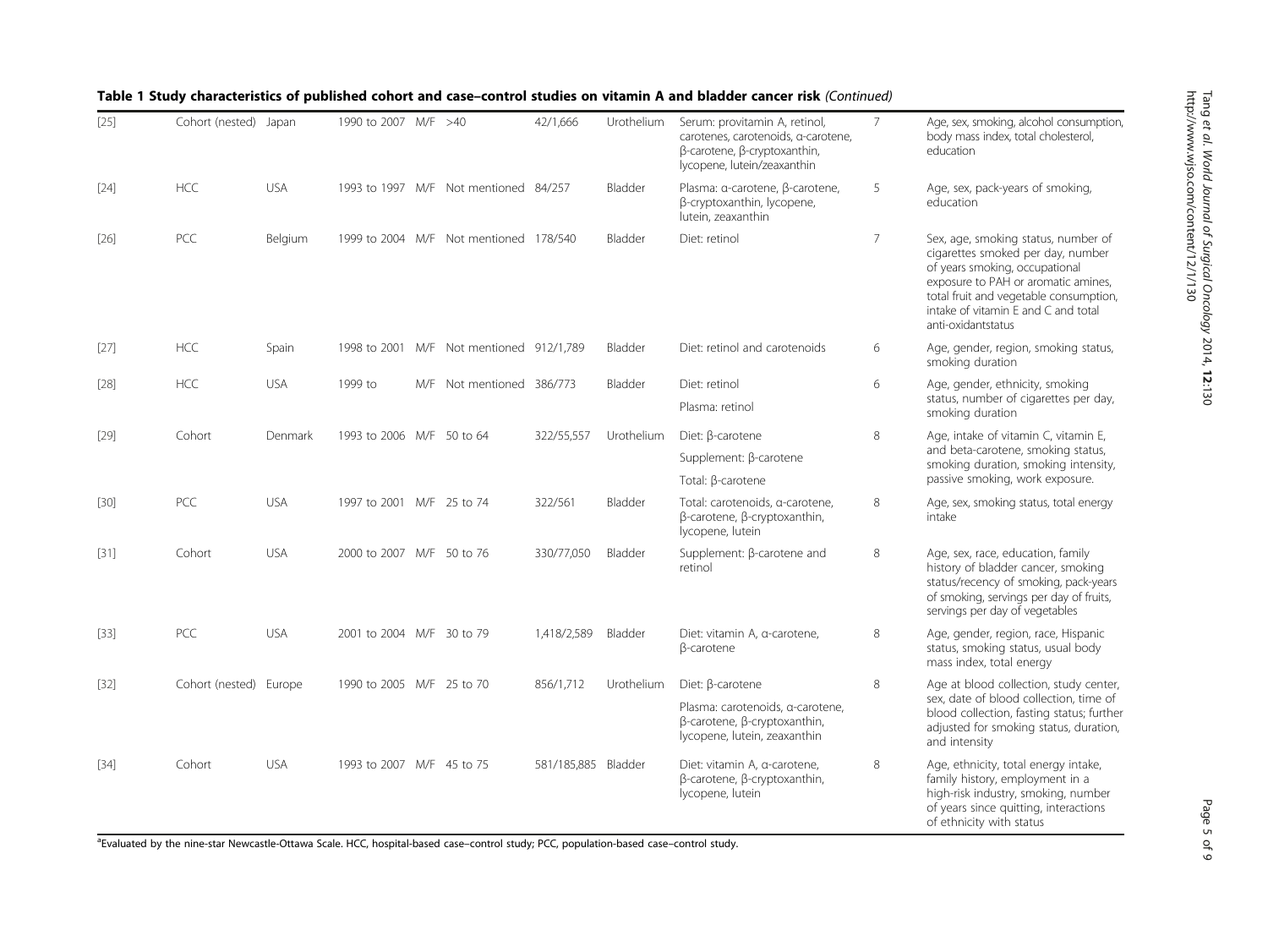

<span id="page-5-0"></span>

# **Discussion**

Although vitamin A is found in a wide variety of foods, many people do not obtain an adequate intake of this nutrient. Therefore, the impact of vitamin A intake on bladder cancer risk has important public health implications Our findings were inconsistent with the previous metaanalysis [[6](#page-7-0)], which suggested that no increased risk of bladder cancer were found for diets low in retinol (RE 1.01; 95% CI 0.83, 1.23) or beta-carotene (RE 1.10; 95% CI 0.93, 1.30) intake. We conducted an updated metaanalysis with results from new epidemiological studies



presented in the past 13 years, and excluded results not adjusted for age, sex, and smoking. We complemented this analysis with pooled analyses of each carotenoid and blood vitamin A levels. The present meta-analysis suggests that increased vitamin A intake is associated with a reduced risk of bladder cancer. Retinol intake had a weak, but non-significant inverse association with the risk of bladder cancer, and carotenoids intake had a strong inverse association with the risk of bladder cancer. Moreover, both the blood total retinol and carotenoids levels had a significant association with the reduced risk of bladder cancer.

A preventive role of vitamin A in the development of bladder cancer is plausible. Retinol, the physiologically active form of vitamin A, and its metabolites (retinoids) play an important role in cell proliferation and differentiation [\[35](#page-7-0)]. Synthetic retinoids are effective in the prevention of bladder carcinogenesis in experimental animals [[36\]](#page-8-0). We found that high retinol intake was associated with a borderline significant reduced risk of bladder cancer, and the non-significance might be attributed to the heterogeneity among studies. The anticarcinogenic properties of carotenoids are associated with their antioxidant activities; their modulation of carcinogen metabolism; their effects on cell translation and differentiation, cell-to-cell communication and immune function; and their inhibition of cell proliferation, oncogene expression and the endogenous formation of carcinogens [[37](#page-8-0)]. While some carotenoids have potential to form vitamin A (provitamin A carotenoids, including α-carotene, β-carotene, and β-cryptoxanthin), others do not have this capability (non-provitamin A carotenoids such as lycopene, lutein, and zeaxanthin) [\[38\]](#page-8-0). Our results showed a significantly reduced risk of bladder cancer with high intake of α-carotene, β-carotene, and β-cryptoxanthin, but no association with lycopene, lutein, and zeaxanthin, suggesting that provitamin As are responsible for the chemoprotective effects of vitamin A.

Interestingly, we found that the inverse associations between vitamin A and risk of bladder cancer were more evident in blood levels. This may be because of measurement error in the assessment of vitamin A intake from food frequency questionnaires, leading to an attenuation of the observed association. By measuring vitamin A in blood, researchers are able to estimate the internal doses of nutrients. However, blood level of vitamin A only reflects a short-term dietary intake because the half-life of vitamin A in blood is only a few days. In addition, many people make changes to their diet by increasing the intake of dietary vitamin A after a cancer diagnosis as a way of staying as healthy as possible, and blood levels of vitamin A should be higher than before the diagnosis. This would underestimate the true associations of vitamin A with bladder cancer and result in bias of the RE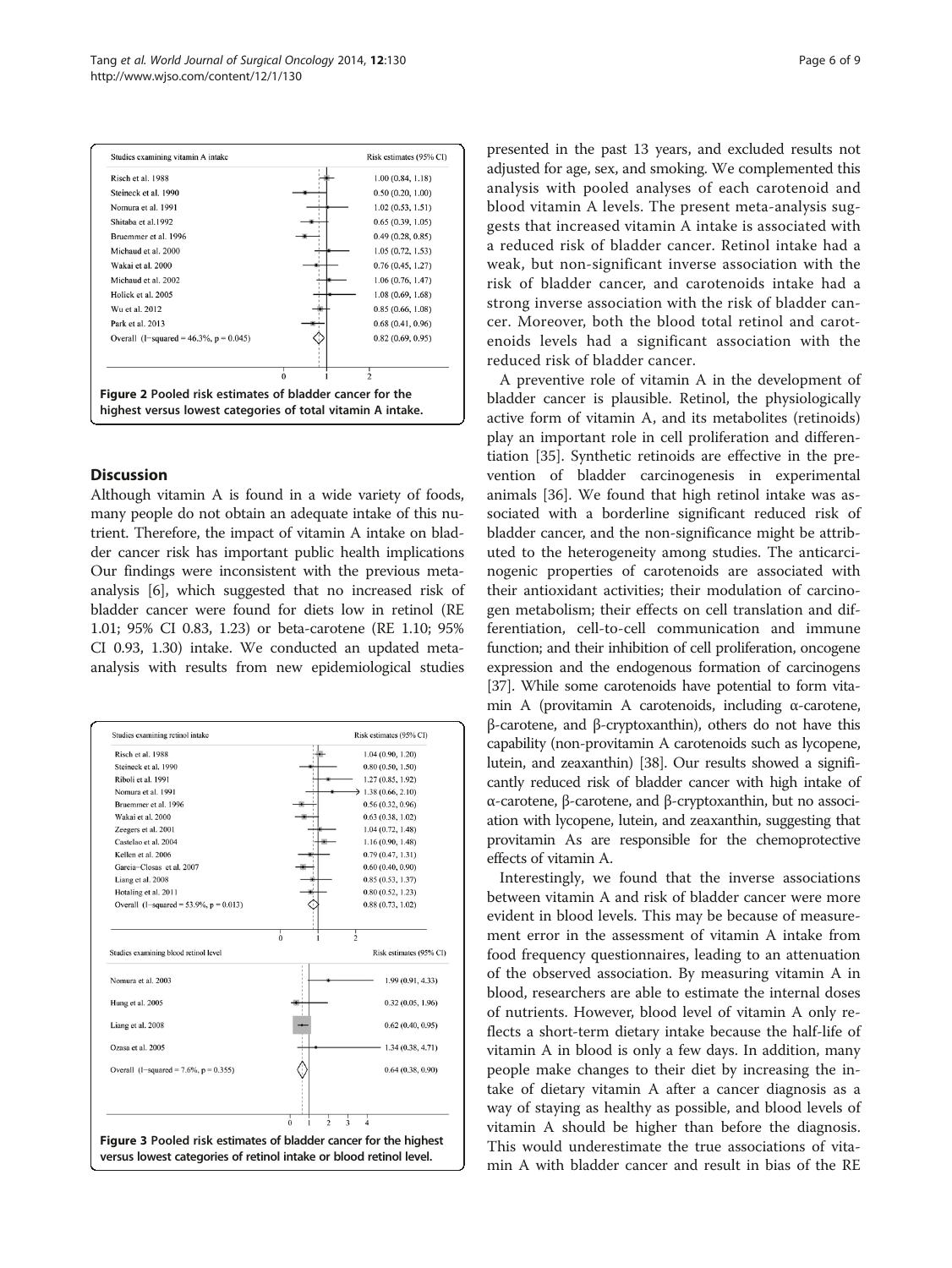| Subgroup            |                       | <b>Total vitamin A</b>                    | Retinol               |                                           |  |
|---------------------|-----------------------|-------------------------------------------|-----------------------|-------------------------------------------|--|
|                     | <b>RE (95% CI)</b>    | $P_{\text{heterogeneity}}$ ( $I^2$ score) | RE (95% CI)           | $P_{\text{heterogeneity}}$ ( $I^2$ score) |  |
| Study design        |                       |                                           |                       |                                           |  |
| Cohort              | $0.86$ $(0.67, 1.03)$ | $0.200(33.1\%)$                           | $0.91$ $(0.65, 1.17)$ | 0.366(0)                                  |  |
| Case-control        | $0.78$ $(0.59, 0.97)$ | $0.027(60.4\%)$                           | $0.87$ (0.70, 1.04)   | $0.006(60.9\%)$                           |  |
| Gender              |                       |                                           |                       |                                           |  |
| Male                | $0.80$ $(0.66, 0.93)$ | 0.160(35.1%)                              | $1.00$ (0.69, 1.31)   | 0.067(58.1%)                              |  |
| Female              | $0.68$ $(0.45, 0.91)$ | 0.247(27.6%)                              | 1.51 (1.01, 2.00)     | 0.364(0)                                  |  |
| Geographical region |                       |                                           |                       |                                           |  |
| Europe              | 0.79(0.24, 1.34)      | 0.040(76.3%)                              | $0.65$ $(0.62, 1.09)$ | 0.138(42.7%)                              |  |
| US/Canada           | $0.83$ $(0.68, 0.98)$ | $0.047(50.8\%)$                           | 0.94(0.74, 1.13)      | 0.047(55.5%)                              |  |
| Japan               | $0.76$ $(0.45, 1.27)$ |                                           | $0.63$ $(0.38, 1.02)$ |                                           |  |
| Source of intake    |                       |                                           |                       |                                           |  |
| Diet                | 0.90(0.80, 1.01)      | 0.426(0)                                  | 0.87(0.7, 1.04)       | 0.007(60.3%)                              |  |
| Supplement          | $0.64$ (0.47, 0.82)   | 0.568(0)                                  | $0.80$ $(0.52, 1.23)$ |                                           |  |
| Diet and supplement | $0.80$ $(0.49, 1.12)$ | 0.045(62.7%)                              | $0.72$ $(0.43, 1.00)$ | $0.110(54.8\%)$                           |  |

<span id="page-6-0"></span>Table 2 Pooled risk estimates for the associations between total vitamin A and retinol and bladder cancer stratified by study design, gender, geographical region, and source of intake

toward the null. Despite this potential limitation, we found strong inverse associations between blood levels of retinol and some carotenoids and bladder cancer, which indicated that our estimates are relatively conservative.

Heterogeneity is often a concern in a meta-analysis, and we found a significant heterogeneity for total vitamin A

Table 3 Pooled risk estimates for the associations between carotenoids intake or blood carotenoids levels and bladder cancer risk

| Specific carotenoids           | <b>Number</b><br>of studies | Pooled relative<br>risk (95% CI) | Q-test for<br>heterogeneity<br>P value $(l^2 \text{ score})$ |
|--------------------------------|-----------------------------|----------------------------------|--------------------------------------------------------------|
| Carotenoids intake             |                             |                                  |                                                              |
| Total carotenoids              | 4                           | $0.67$ $(0.55, 0.79)$            | 0.524(0)                                                     |
| a-carotene                     | 8                           | $0.87$ $(0.76, 0.99)$            | 0.221 (27.2%)                                                |
| β-carotene                     | 12                          | $0.89$ $(0.82, 0.97)$            | 0.084(38.6%)                                                 |
| β-cryptoxanthin                | 6                           | $0.86$ $(0.73, 1.00)$            | 0.427(0)                                                     |
| Lutein/zeaxanthin              | 6                           | $0.93$ $(0.70, 1.17)$            | 0.035(58.2%)                                                 |
| Lycopene                       | 6                           | 0.95(0.82, 1.07)                 | 0.54(0)                                                      |
| <b>Blood carotenoids level</b> |                             |                                  |                                                              |
| Total<br>carotenoids           | $\mathfrak{D}$              | $0.43$ $(0.20, 0.93)$            | 0.241(27.3%)                                                 |
| a-carotene                     | 4                           | $0.56$ $(0.37, 0.75)$            | $0.106(51.0\%)$                                              |
| β-carotene                     | 4                           | $0.41$ (0.05, 0.78)              | 0.013(72.4%)                                                 |
| β-cryptoxanthin                | $\overline{4}$              | $0.62$ $(0.06, 1.19)$            | 0.027(67.4%)                                                 |
| Lutein/zeaxanthin              | 4                           | $0.50$ $(0.12, 0.87)$            | $0.056(50.2\%)$                                              |
| Lycopene                       | 4                           | $0.60$ $(0.17, 1.03)$            | $0.053(61.0\%)$                                              |

and retinol intake. This may be due to the inherent methodological differences, such as study design and different ranges of exposure among studies. Although most studies adjusted for known risk factors for bladder cancer (age, sex, and smoking), residual or unknown confounding cannot be excluded as a potential explanation for the observed heterogeneity. Also, some studies measured vitamin A intake from diet only, whereas other studies combined dietary and supplemental vitamin A intake. We used a random-effects model to try to mitigate the heterogeneity as an issue, and our sensitivity analyses did not change the results for total vitamin A and retinol intake. We further performed stratified analyses by study design, sex, geographical region, and source of intake. Nevertheless, results were similar for total vitamin A and retinol intake throughout the subgroups.

A major strength of our study is the large number of included participants (11,580), and this is the first report to pool REs of bladder cancer for each carotenoid. In addition, our results were based on the adjusted evaluation. However, several limitations should be mentioned. First, as a meta-analysis of epidemiological studies, a food-frequency questionnaire was used to estimate the vitamin A intake, which may be influenced by the recall and information bias. Second, the sample sizes for several strata in the subgroup analyses were relatively small, and these results should be interpreted with caution. Finally, publication bias could be of concern because small studies with null results tend not to be published, though we found no evidence of publication bias in the meta-analysis.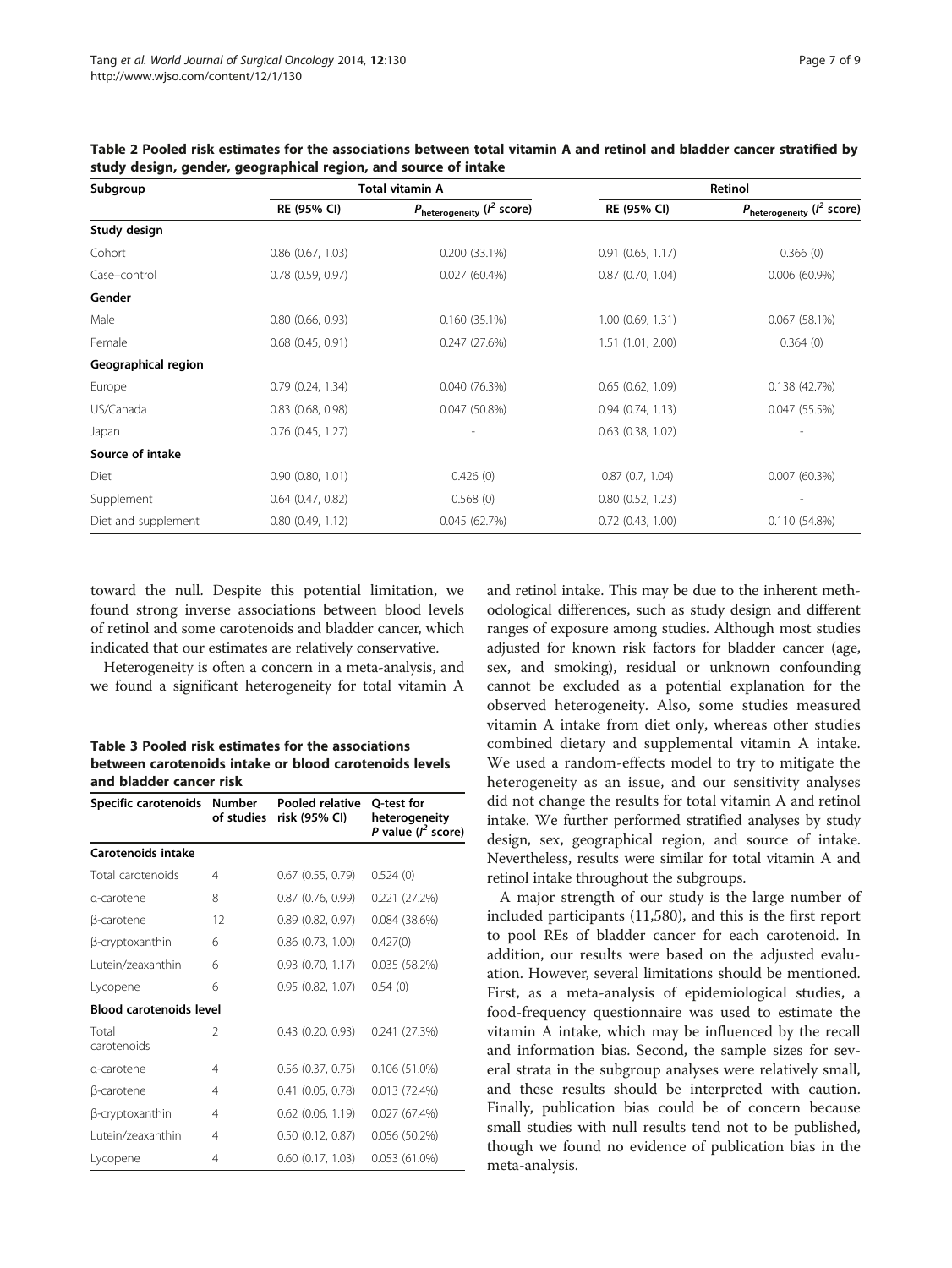## <span id="page-7-0"></span>Conclusion

Our results support the hypothesis that diets high in vitamin A intake decrease the risk of bladder cancer. However, given these limitations and the heterogeneity of this meta-analysis, it is premature to recommend higher dietary vitamin A for the primary prevention of bladder cancer. Further investigation using large samples and a rigorous methodology is warranted.

#### Abbreviations

CI: confidence interval; RE: risk estimate.

# Competing interests

The authors declare that they have no competing interests.

#### Authors' contributions

JT and RW wrote the manuscript; HZ and BY performed literature search and analyzed the data; YC performed statistical analysis; JT revised and edited the manuscript. All authors read and approved the final manuscript.

#### Received: 1 March 2014 Accepted: 7 April 2014 Published: 29 April 2014

#### References

- Ferlay J, Shin HR, Bray F, Forman D, Mathers C, Parkin DM: Estimates of worldwide burden of cancer in 2008: GLOBOCAN 2008. Int J Cancer 2008, 2010(127):2893–2917.
- Sievert KD, Amend B, Nagele U, Schilling D, Bedke J, Horstmann M, Hennenlotter J, Kruck S, Stenzl A: Economic aspects of bladder cancer: what are the benefits and costs? World J Urol 2009, 27:295-300.
- Leppert JT, Shvarts O, Kawaoka K, Lieberman R, Belldegrun AS, Pantuck AJ: Prevention of bladder cancer: a review. Eur Urol 2006, 49:226–234.
- 4. Zeegers MP, Kellen E, Buntinx F, van den Brandt PA: The association between smoking, beverage consumption, diet and bladder cancer: a systematic literature review. World J Urol 2004, 21:392–401.
- 5. Sporn MB, Roberts AB: Role of retinoids in differentiation and carcinogenesis. J Natl Cancer Inst 1984, 73:1381–1387.
- Steinmaus CM, Nunez S, Smith AH: Diet and bladder cancer: a meta-analysis of six dietary variables. Am J Epidemiol 2000, 151:693–702.
- 7. DerSimonian R, Laird N: Meta-analysis in clinical trials. Control Clin Trials 1986, 7:177–188.
- 8. Higgins JP, Thompson SG, Deeks JJ, Altman DG: Measuring inconsistency in meta-analyses. BMJ 2003, 327:557–560.
- 9. Egger M, Davey Smith G, Schneider M, Minder C: Bias in meta-analysis detected by a simple, graphical test. BMJ 1997, 315:629–634.
- 10. Risch HA, Burch JD, Miller AB, Hill GB, Steele R, Howe GR: Dietary factors and the incidence of cancer of the urinary bladder. Am J Epidemiol 1988, 127:1179–1191.
- 11. Steineck G, Hagman U, Gerhardsson M, Norell SE: Vitamin A supplements, fried foods, fat and urothelial cancer. A case-referent study in Stockholm in 1985–87. Int J Cancer 1990, 45:1006–1011.
- 12. Nomura AM, Kolonel LN, Hankin JH, Yoshizawa CN: Dietary factors in cancer of the lower urinary tract. Int J Cancer 1991, 48:199-205.
- 13. Riboli E, Gonzalez CA, Lopez-Abente G, Errezola M, Izarzugaza I, Escolar A, Nebot M, Hemon B, Agudo A: Diet and bladder cancer in Spain: a multi-centre case–control study. Int J Cancer 1991, 49:214–219.
- 14. Shibata A, Paganini-Hill A, Ross RK, Henderson BE: Intake of vegetables, fruits, beta-carotene, vitamin C and vitamin supplements and cancer incidence among the elderly: a prospective study. Br J Cancer 1992, 66:673-679.
- 15. Bruemmer B, White E, Vaughan TL, Cheney CL: Nutrient intake in relation to bladder cancer among middle-aged men and women. Am J Epidemiol 1996, 144:485–495.
- 16. Michaud DS, Spiegelman D, Clinton SK, Rimm EB, Willett WC, Giovannucci E: Prospective study of dietary supplements, macronutrients, micronutrients, and risk of bladder cancer in US men. Am J Epidemiol 2000, 152:1145–1153.
- 17. Wakai K, Takashi M, Okamura K, Yuba H, Suzuki K, Murase T, Obata K, Itoh H, Kato T, Kobayashi M, Sakata T, Otani T, Ohshima S, Ohno Y: Foods and

nutrients in relation to bladder cancer risk: a case–control study in Aichi Prefecture, Central Japan. Nutr Cancer 2000, 38:13–22.

- 18. Zeegers MP, Goldbohm RA, van den Brandt PA: Are retinol, vitamin C, vitamin E, folate and carotenoids intake associated with bladder cancer risk? Results from the Netherlands Cohort Study. Br J Cancer 2001, 85:977–983.
- 19. Michaud DS, Pietinen P, Taylor PR, Virtanen M, Virtamo J, Albanes D: Intakes of fruits and vegetables, carotenoids and vitamins A, E, C in relation to the risk of bladder cancer in the ATBC cohort study. Br J Cancer 2002, 87:960–965.
- 20. Nomura AM, Lee J, Stemmermann GN, Franke AA: Serum vitamins and the subsequent risk of bladder cancer. J Urol 2003, 170:1146–1150.
- 21. Castelao JE, Yuan JM, Gago-Dominguez M, Skipper PL, Tannenbaum SR, Chan KK, Watson MA, Bell DA, Coetzee GA, Ross RK, Yu MC: Carotenoids/ vitamin C and smoking-related bladder cancer. Int J Cancer 2004, 110:417–423.
- 22. Schabath MB, Grossman HB, Delclos GL, Hernandez LM, Day RS, Davis BR, Lerner SP, Spitz MR, Wu X: Dietary carotenoids and genetic instability modify bladder cancer risk. J Nutr 2004, 134:3362–3369.
- 23. Holick CN, De Vivo I, Feskanich D, Giovannucci E, Stampfer M, Michaud DS: Intake of fruits and vegetables, carotenoids, folate, and vitamins A, C, E and risk of bladder cancer among women (United States). Cancer Causes Control 2005, 16:1135–1145.
- 24. Hung RJ, Zhang ZF, Rao JY, Pantuck A, Reuter VE, Heber D, Lu QY: Protective effects of plasma carotenoids on the risk of bladder cancer. J Urol 2006, 176:1192–1197.
- 25. Ozasa K, Ito Y, Suzuki K, Watanabe Y, Hayashi K, Mikami K, Nakao M, Miki T, Mori M, Sakauchi F, Washio M, Kubo T, Wakai K, Tamakoshi A, Japan Collaborative Cohort Study Group: Serum carotenoids and other antioxidative substances associated with urothelial cancer risk in a nested case–control study in Japanese men. J Urol 2005, 173:1502–1506.
- 26. Kellen E, Zeegers M, Buntinx F: Selenium is inversely associated with bladder cancer risk: a report from the Belgian case–control study on bladder cancer. Int J Urol 2006, 13:1180–1184.
- 27. Garcia-Closas R, Garcia-Closas M, Kogevinas M, Malats N, Silverman D, Serra C, Tardon A, Carrato A, Castano-Vinyals G, Dosemeci M, Moore L, Rothman N, Sinha R: Food, nutrient and heterocyclic amine intake and the risk of bladder cancer. Eur J Cancer 2007, 43:1731–1740.
- 28. Liang D, Lin J, Grossman HB, Ma J, Wei B, Dinney CP, Wu X: Plasma vitamins E and A and risk of bladder cancer: a case–control analysis. Cancer Causes Control 2008, 19:981–992.
- 29. Roswall N, Olsen A, Christensen J, Dragsted LO, Overvad K, Tjonneland A: Micronutrient intake and risk of urothelial carcinoma in a prospective Danish cohort. Eur Urol 2009, 56:764–770.
- 30. Brinkman MT, Karagas MR, Zens MS, Schned A, Reulen RC, Zeegers MP: Minerals and vitamins and the risk of bladder cancer: results from the New Hampshire Study. Cancer Causes Control 2010, 21:609–619.
- 31. Hotaling JM, Wright JL, Pocobelli G, Bhatti P, Porter MP, White E: Long-term use of supplemental vitamins and minerals does not reduce the risk of urothelial cell carcinoma of the bladder in the VITamins And Lifestyle study. J Urol 2011, 185:1210–1215.
- 32. Ros MM, Bueno-de-Mesquita HB, Kampman E, Aben KK, Büchner FL, Jansen EH, van Gils CH, Egevad L, Overvad K, Tjønneland A, Roswall N, Boutron-Ruault MC, Kvaskoff M, Perquier F, Kaaks R, Chang-Claude J, Weikert S, Boeing H, Trichopoulou A, Lagiou P, Dilis V, Palli D, Pala V, Sacerdote C, Tumino R, Panico S, Peeters PH, Gram IT, Skeie G, Huerta JM, et al: Plasma carotenoids and vitamin C concentrations and risk of urothelial cell carcinoma in the European Prospective Investigation into Cancer and Nutrition. Am J Clin Nutr 2012, 96:902–910.
- 33. Wu JW, Cross AJ, Baris D, Ward MH, Karagas MR, Johnson A, Schwenn M, Cherala S, Colt JS, Cantor KP, Rothman N, Silverman DT, Sinha R: Dietary intake of meat, fruits, vegetables, and selective micronutrients and risk of bladder cancer in the New England region of the United States. Br J Cancer 2012, 106:1891–1898.
- 34. Park SY, Ollberding NJ, Woolcott CG, Wilkens LR, Henderson BE, Kolonel LN: Fruit and vegetable intakes are associated with lower risk of bladder cancer among women in the Multiethnic Cohort Study. J Nutr 2013, 143:1283–1292.
- 35. Nutting CM, Huddart RA: Retinoids in the prevention of bladder cancer. Expert Rev Anticancer Ther 2001, 1:541–545.